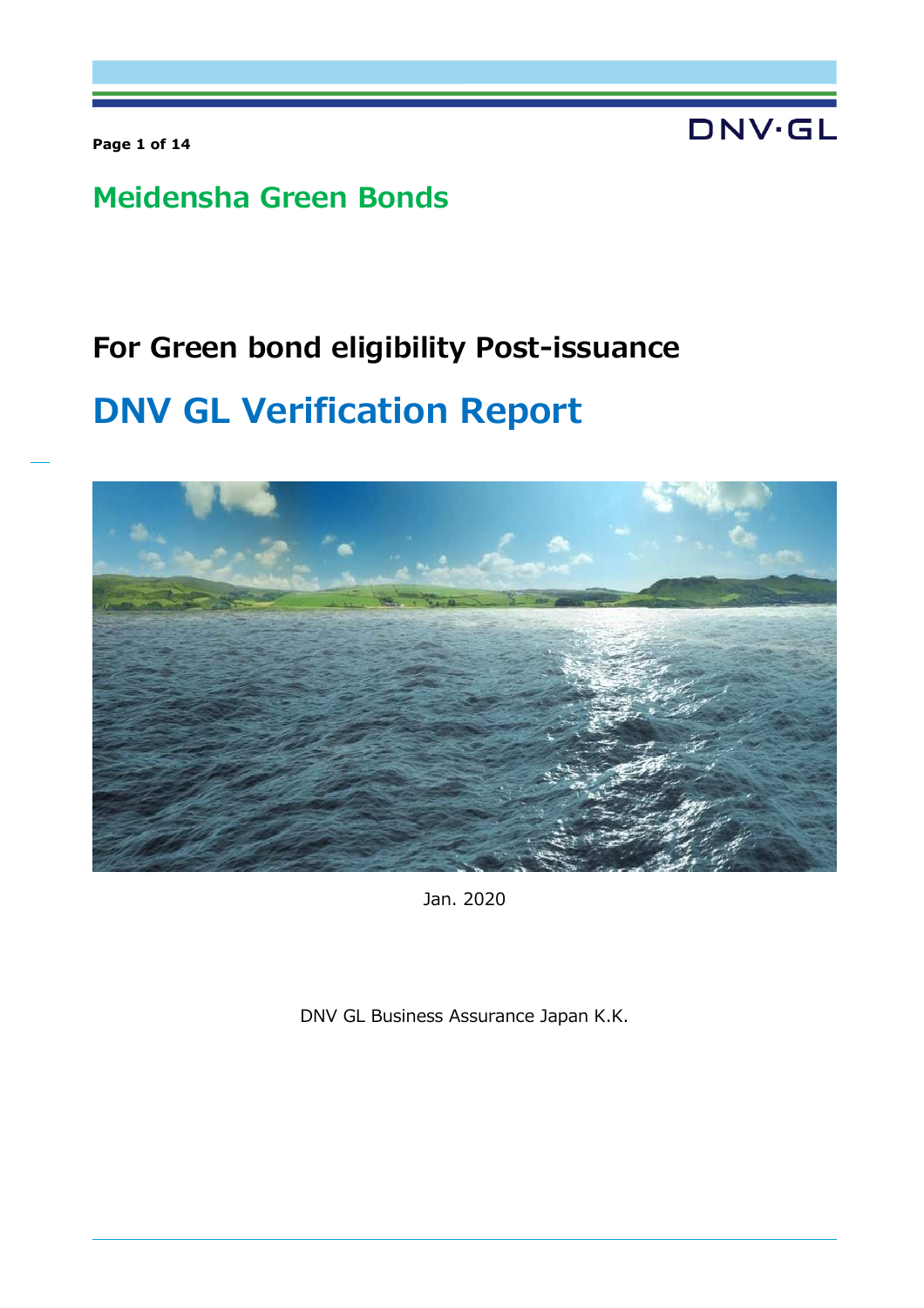#### **Page 2 of 14**

## **Scope and Objectives**

The scope of this Post Issuance Verification Report includes the Meidensha Corporation (hereinafter, "Meidensha" or "Issuer") Green bond Issuance currently outstanding.

Meidensha on 23<sup>rd</sup> July 2019, issued 6.0 billion-JPY Green Bond ("BOND") and has secured certification of the BOND from the Climate Bonds Initiative against the Climate Bonds Standard.

Meidensha has used the proceeds of the BOND to finance the nominated projects and assets falling under the following categories ;

#### **- Clean Transportation (3 manufacturing facilities for EV motors & invertors)**

#### **- Renewable Energy (Solar PV power)**

 DNV GL Business Assurance Japan K.K. (henceforth referred to as "DNV GL", "us", "our" and "we") has been commissioned by Meidensha, to provide the Post Issuance verification of the BOND as an independent and approved verifier under the CBS v2.1<sup>\*1</sup>.

DNV GL's criteria and information covered to achieve this is described under 'Work Undertaken' below. The Post Issuance Verification was conducted on the provided information including interview by Meidensha dated 12<sup>th</sup> November 2019.

\*1: Climate Bonds Standard | version 2.1 (Climate Bonds Initiative)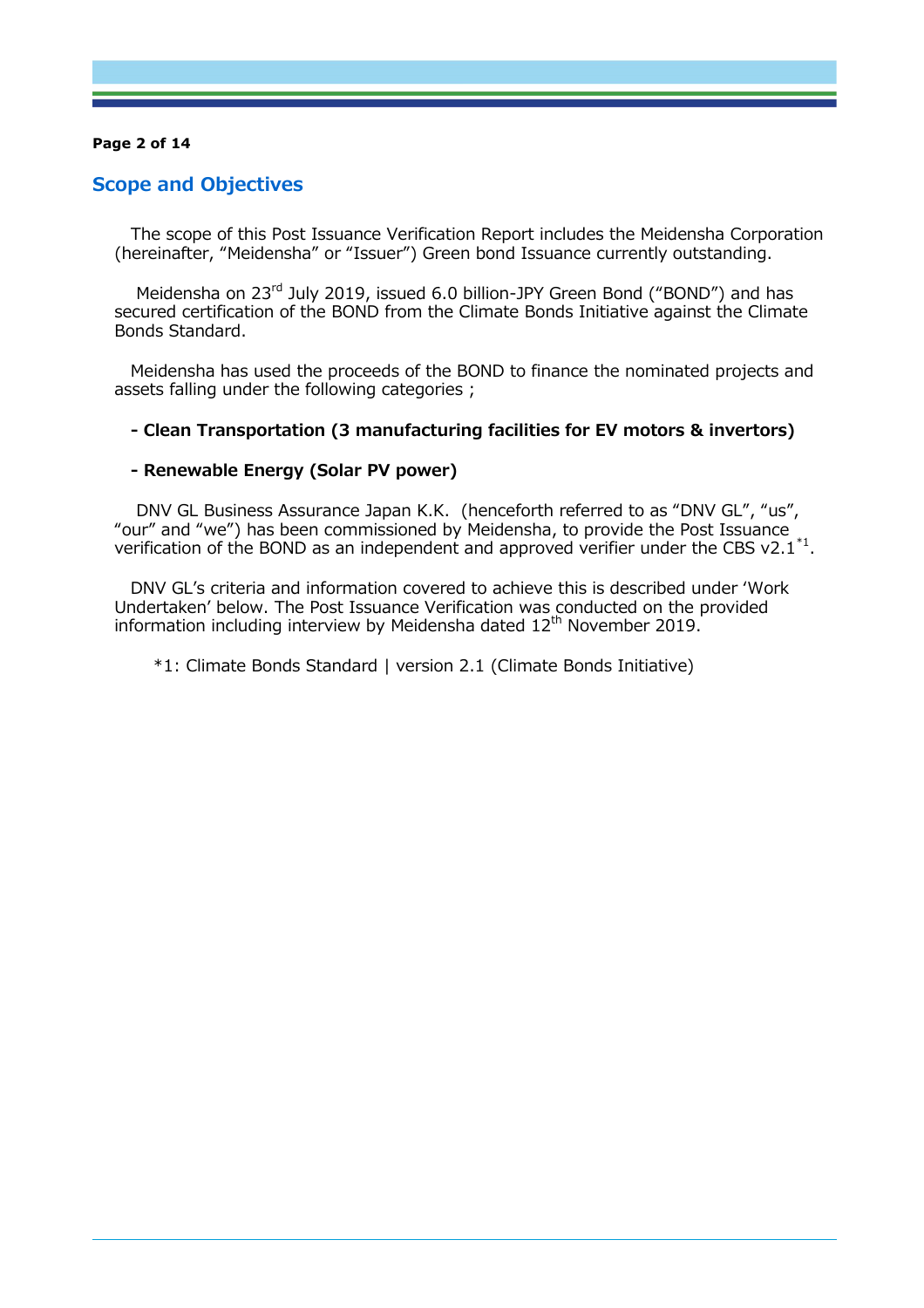#### **Page 3 of 14**

In this paper, no assurance is provided regarding the financial performance of the BOND, the value of any investments in the BOND, or the long term environmental benefits of the transaction. Our objective has been to provide an assessment as to whether the BOND has met the criteria set out in the CBS v2.1 and the associated Sector Technical Criteria on the basis set out below,

## **• Low Carbon Land Transport and the Climate Bonds Standard (Version 1.0)**

Also, solar PV facility installed to Project 02 Kofu Meidensha Electric Mfg. Co., Ltd. has been assessed its eligibility as secondary environmental benefit referring following Sector Technical Criteria

## • **Climate Bonds Standard & Certification Scheme Sector Criteria for Solar (version 2.1)**

The scope of this DNV GL opinion is limited to the CBS v2.1. during its verification, at the time of review, Technical Criteria for - 'Low Carbon Land Transport and the Climate Bonds Standard (version 1.0)' (e.g. passenger, light-duty vehicles, component, EV and hybrid) , and Climate Bonds Standard & Certification Scheme Sector Criteria for Solar (version 2.1) are available for Issuer use.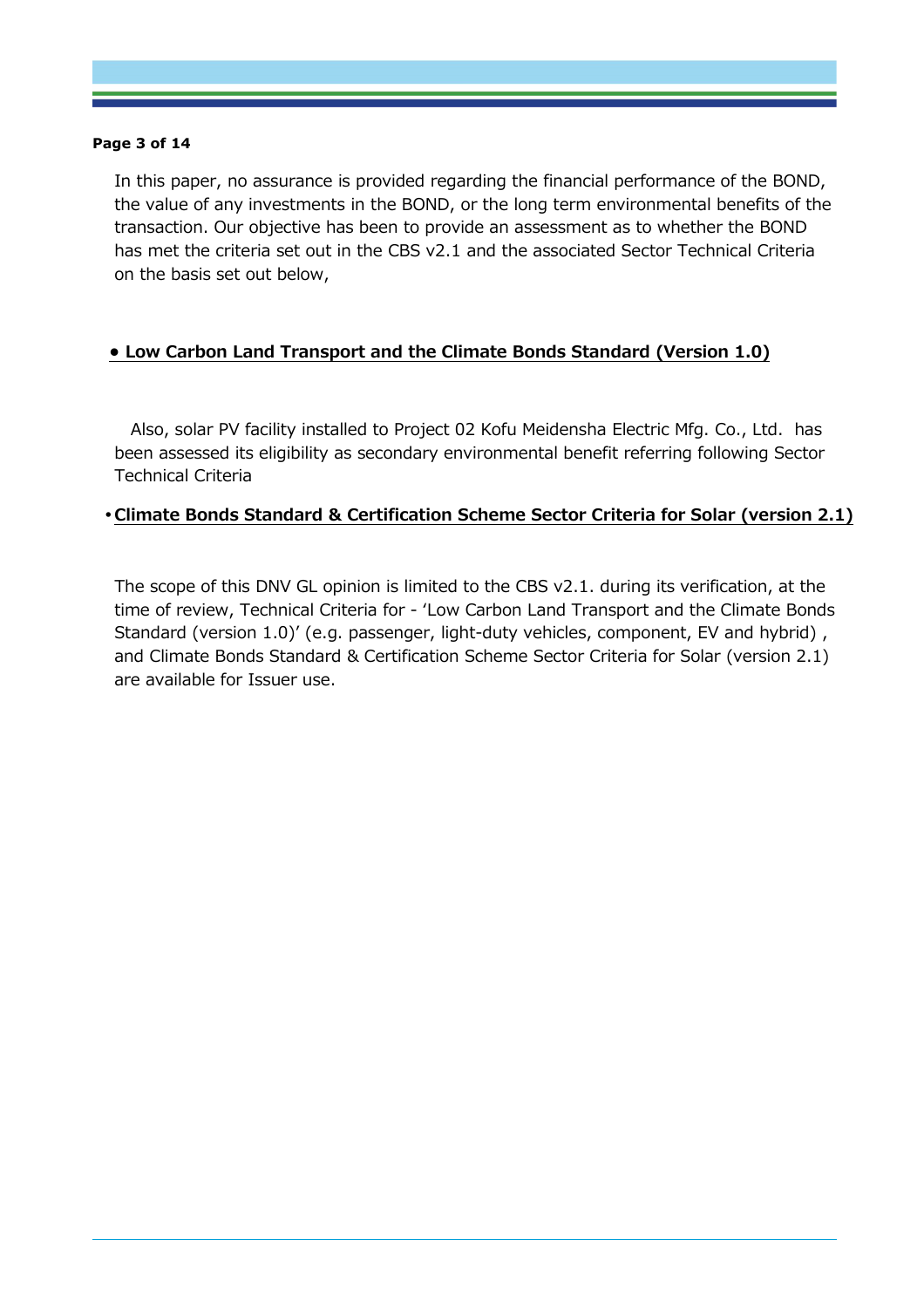#### **Page 4 of 14**

## **Responsibilities of the Directors of Issuer(Meidensha) and DNV GL**

The management of Meidensha has provided the information and data used by DNV GL during the delivery of this review. DNV GL's statement represents an independent opinion and is intended to inform Meidensha management and other interested stakeholders in the BOND as to whether the established criteria have been met, based on the information provided to us. In our work we have relied on the information and the facts presented to us by Meidensha.

DNV GL is not responsible for any aspect of the nominated projects and assets referred to in this opinion and cannot be held liable if estimates, findings, opinions, or conclusions are incorrect. Thus, DNV GL shall not be held liable if any of the information or data provided by Meidensha's management and used as a basis for this assessment were not correct or complete.

### **Basis of DNV GL's opinion**

DNV GL has conducted the verification against the CBS v2.1 and associated Sector Technical Criteria through the creation and execution of a verification protocol addressing each requirement of the CBS v2.1 and the associated Sector Technical Criteria. The detail of areas covered in the DNV GL verification is summarised in Schedule 2 below.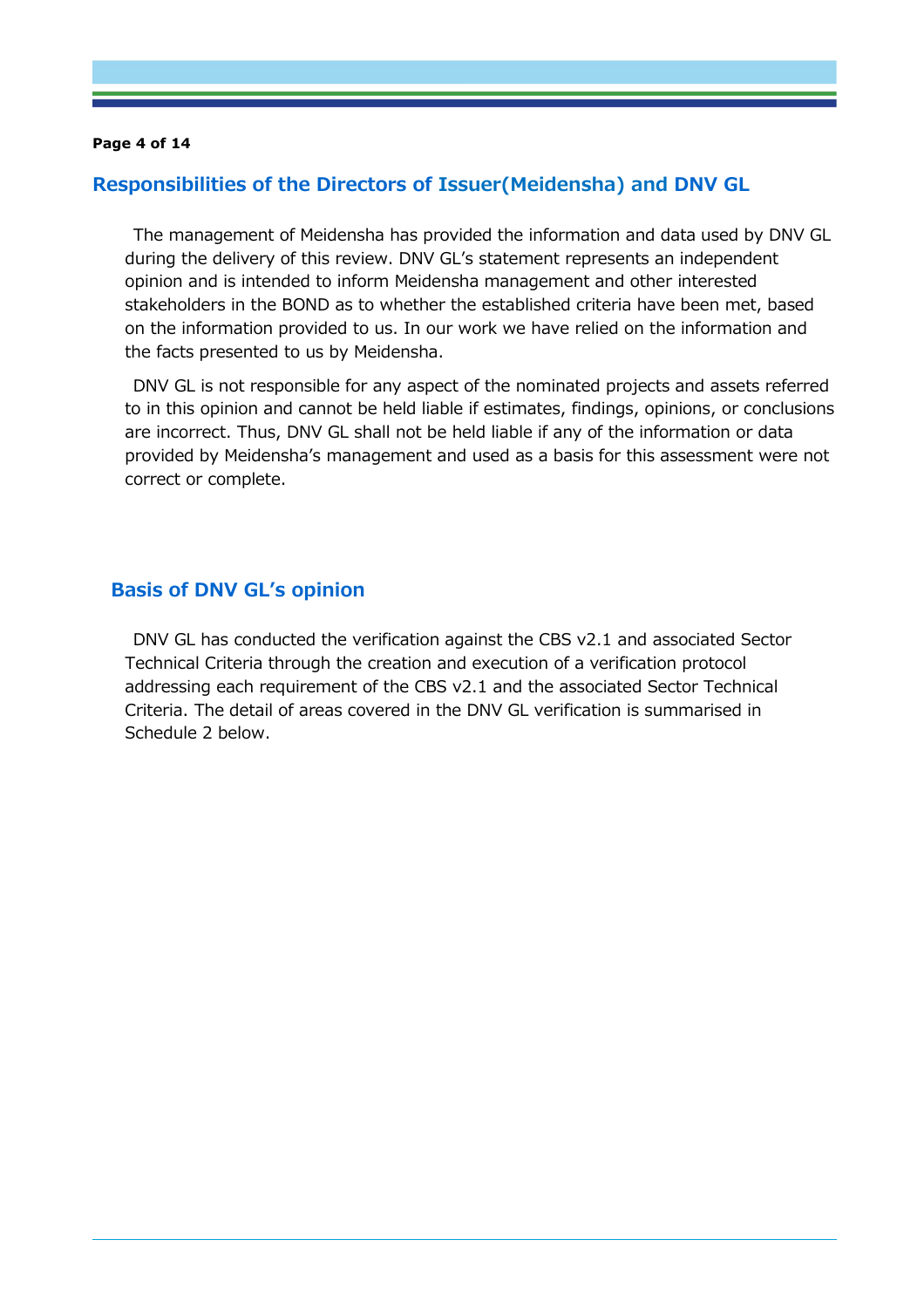### **Page 5 of 14**

## **Work undertaken**

Our work constituted a high level review of the available information, based on the understanding that this information was provided to us by Meidensha in good faith. We have not performed an audit or other tests to check the veracity of the information provided to us. The work undertaken to form our opinion included:

## **Initial (Pre-Issuance) Verification (completed previously)**

- Creation and execution of a Climate Bonds Standard Protocol, adapted to include the relevant Sector Technical Criteria for the BOND nominated projects and assets, as described above and in Schedule-2 to this Assessment;
- Assessment of documentary evidence provided by Meidensha on the BOND and supplemented by a high-level desktop research, onsite visit for documentation review and interviews with key personnel from Meidensha. These checks refer to current assessment best practices and standards methodology;
- Discussions with Meidensha management, and review of relevant documentation;
- Documentation of findings against each element of the criteria.

## **Post-Issuance Verification**

- Assessment of documentary evidence provided by Meidensha on the BOND and supplemented by a high-level desktop research, documentation review and interviews with key personnel from Meidensha.
- Discussions with Meidensha management, and review of relevant documentation;
- Review of the nominated projects and assets as described in Schedule-2 as at the time of Periodic Verification;
- Verification of impact reporting claims and associated data where applicable;
- Review and testing where possible of Impact Reporting Data;
- Documentation of findings for Periodic Verification as detailed in this Assessment. Our opinion as detailed below is a summary of these findings.

DNV GL's findings are listed below: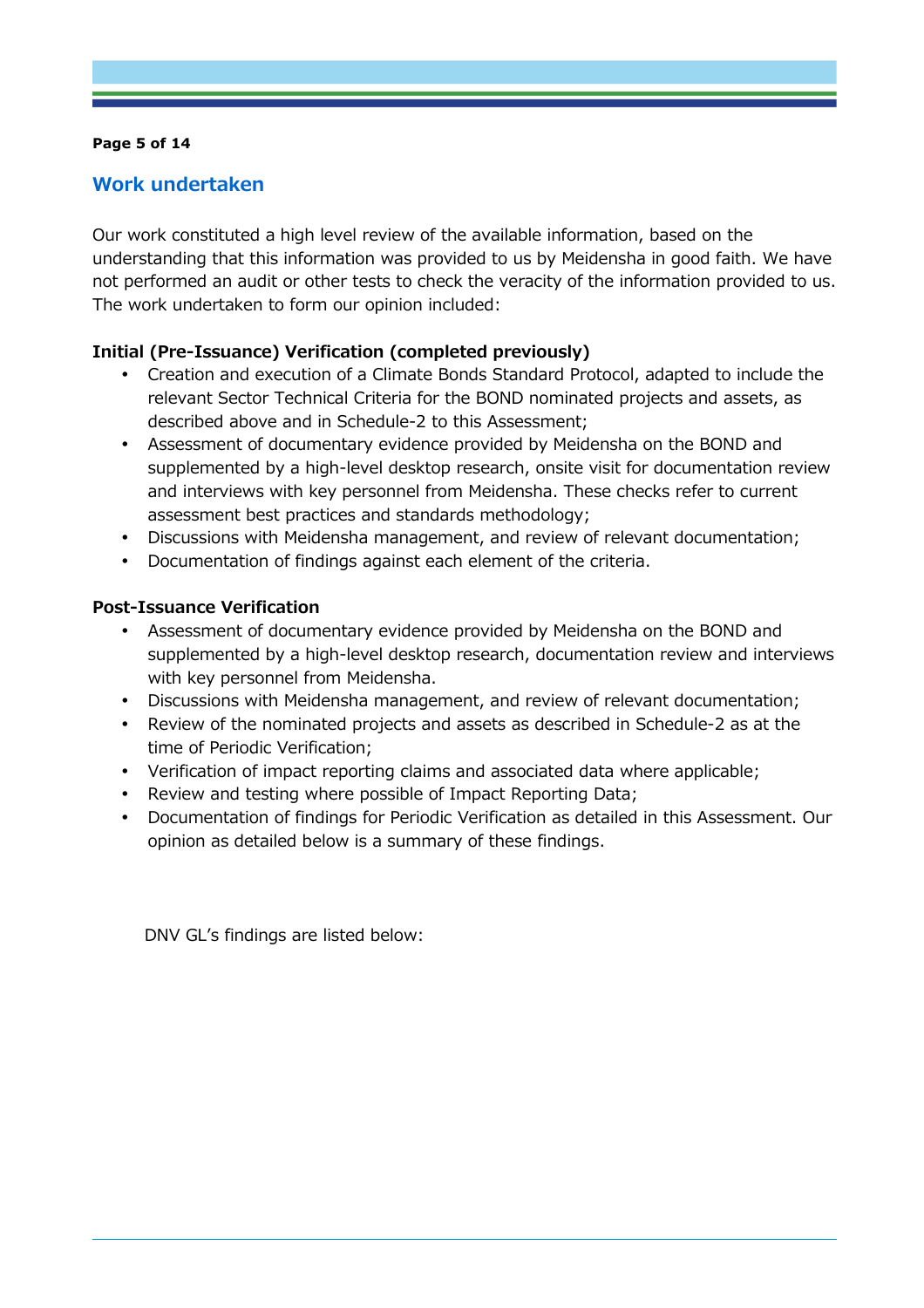#### **Page 6 of 14**

### **Findings and DNV GL's opinion**

DNV GL has performed a Post Issuance Verification of the BOND. It is DNV GL's responsibility to provide an independent verification statement on the compliance of the BOND with the CBS v2.1.

DNV GL conducted the Post Issuance verification in accordance with the CBS v2.1 and with International Standard on Assurance Engagements 3000 Assurance Engagements other than Audits or Reviews of Historical Information. The verification included i) checking whether the provisions of the CBS v2.1 were consistently and appropriately applied and ii) the collection of evidence supporting the verification.

DNV GL's verification approach draws on an understanding of the risks associated with conforming to the CBS v2.1 and the controls in place to mitigate these. DNV GL planned and performed the verification by obtaining evidence and other information and explanations that DNV GL considers necessary to give limited assurance that the BOND meet the requirements of the CBS v2.1.

The main information from the post issuance verification is as follows ;

- ・ Green bond proceeds have been allocated to the eligible projects described in schedule-1. Total amount of funding as of Sep. 2019 is 3.8 billion-JPY compared the total amount of the proceeds (6.0 billion-JPY). Balance of the proceeds (unallocated amount), 2.2 billion-JPY will be funded to the eligible projects as projects progress based on the schedule.
- ・ Green bond proceeds have been partially allocated as refinance. Refinance share slightly changed from pre-issuance stage due to progress of project and its payment date (refer to schedule-1, updated).
- ・ Projects progress follows the schedule. Nagoya works and Kofu Meidensha has started from Nov. 2019, and Numazu works has started from Apr. 2019.

#### **Post Issuance Verification Summary**

Based on the limited assurance procedures conducted, nothing has come to our attention that causes us to believe that the BOND is not, in all material respects, in compliance with the requirements of the CBS v2.1 and associated Sector Technical Criteria.

Considering all of the above verification, DNV GL has confirmed that the nominated green projects of Meidensha has been executed in accordance with related criteria of Climate Bonds Standard v2.1 through the post issuance verification.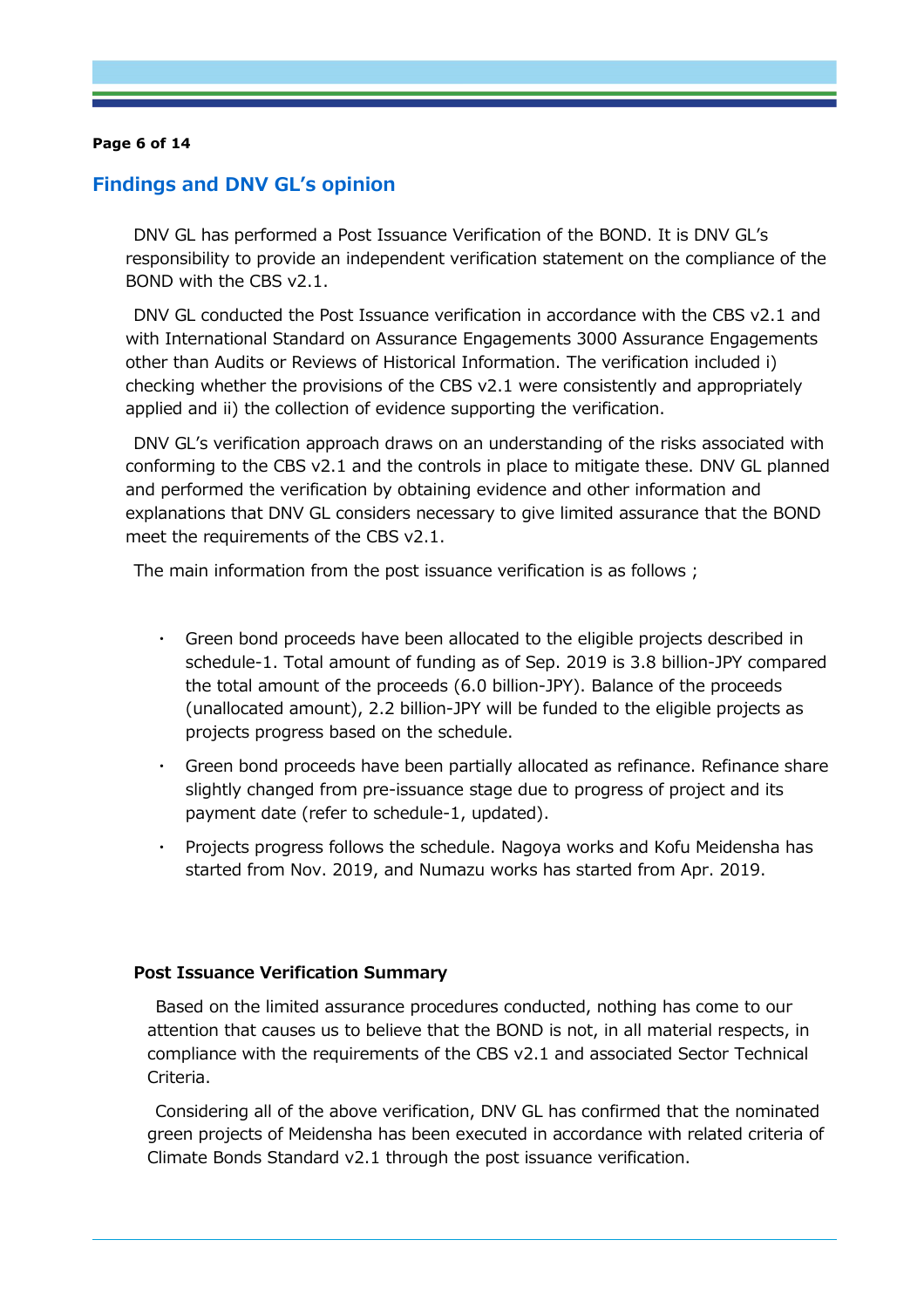#### **Page 7 of 14**

DNV GL Business Assurance Japan K.K.

 $15^{th}$  Jan. 2020

**Mark Robinson** Manager, Sustainability Services DNV GL – Business Assurance, Australia

*Drob*.

**Naoki Maeda**  Managing Director DNV GL – Business Assurance Japan K.K.

M Konedone.

**Masato Kanedome** Project Leader DNV GL – Business Assurance Japan K.K.

#### **About DNV GL**

Driven by our purpose of safeguarding life, property and the environment, DNV GL enables organisations to advance the safety and sustainability of their business. Combining leading technical and operational expertise, risk methodology and in-depth industry knowledge, we empower our customers' decisions and actions with trust and confidence. We continuously invest in research and collaborative innovation to provide customers and society with operational and technological foresight. With our origins stretching back to 1864, our reach today is global. Operating in more than 100 countries, our 16,000 professionals are dedicated to helping customers make the world safer, smarter and greener.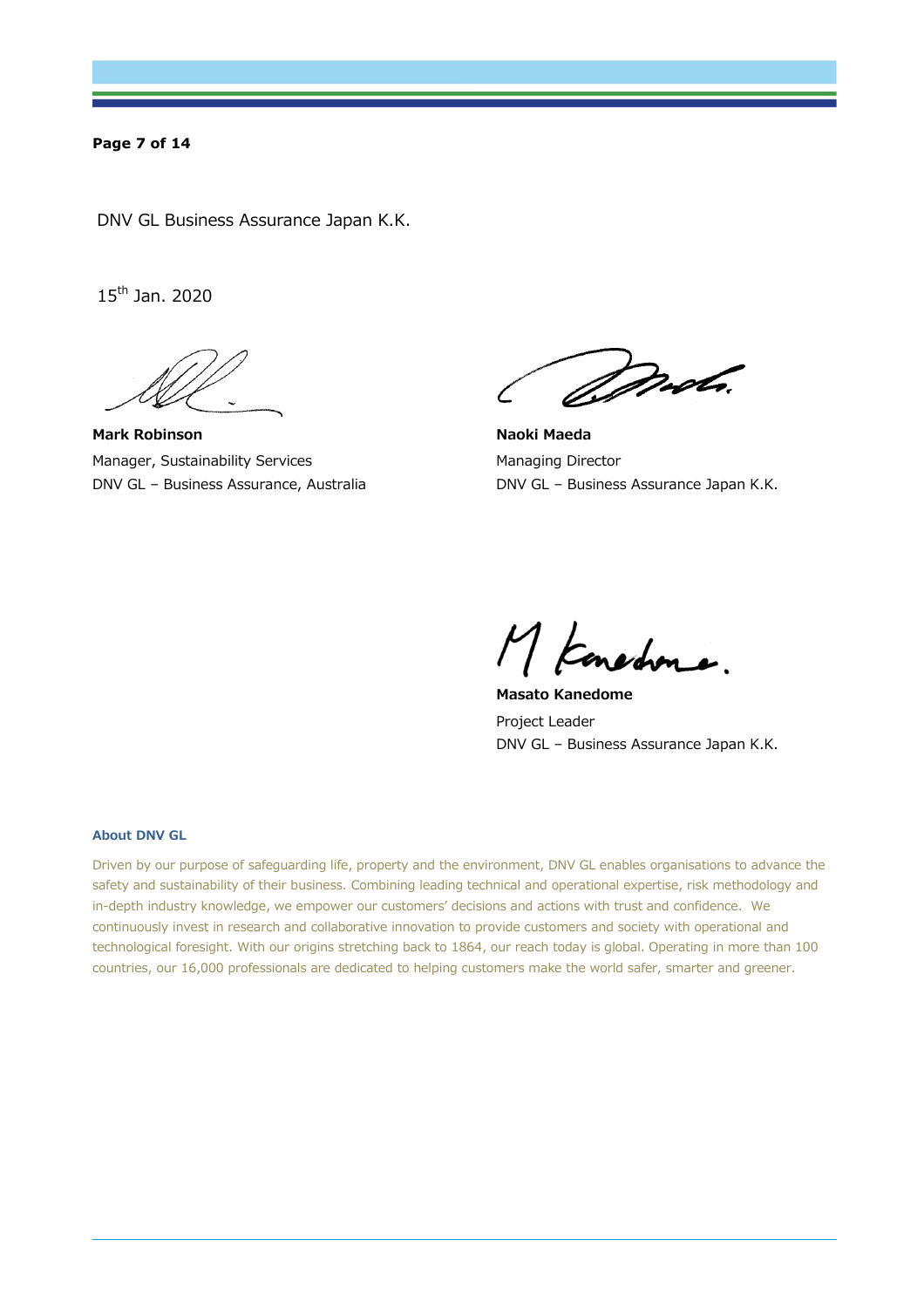#### **Page 8 of 14**

## DNV.GL

## **1. Schedule-1 Nominated Green bond project & assets outline (Details are in following Appendix)**

Schedule data as of 12 November 2019 when post-issuance verification, Data confirmed by DNV GL to relate to the Meidensha is executing green bond projects, as scheduled.

| <b>Project</b><br>No. | <b>Nominated</b><br><b>Project/Asset</b>                                                                                                                                                                                  | <b>Green Project</b><br><b>Category</b> | <b>Green Project</b><br><b>Sub-Category</b>                        | <b>Remarks (on going)</b><br>Location, size, schedule, etc.                                                                         |  |
|-----------------------|---------------------------------------------------------------------------------------------------------------------------------------------------------------------------------------------------------------------------|-----------------------------------------|--------------------------------------------------------------------|-------------------------------------------------------------------------------------------------------------------------------------|--|
| 01                    | Nagoya Works:<br>Renovation of existing buildings and<br>introduction of new facilities<br>(solely to enable the installation of new<br>equipment and/or upgrade existing<br>equipment)<br>(refinance share: $14\%^{2}$ ) | Clean Transportation                    | EV, PHEV and HV<br>component for light-duty<br>vehicle(automobile) | Location: Kiyosu City, Aichi Prefecture<br>Operation from: Nov. 2019<br>Capacity: 4,620m <sup>2</sup> , 170,000<br>units/year(max.) |  |
| 02                    | Kofu Meidensha Electric Mfg. Co., Ltd.:<br>Construction of new building and<br>introduction of new facilities <sup>*1</sup><br>(refinance share: $5\%^{2}$ )                                                              | Clean Transportation                    | EV, PHEV and HV<br>component for light-duty<br>vehicle(automobile) | Location: Chuo City, Yamanashi<br>Prefecture<br>Operation from: Nov. 2019<br>Capacity: $2,660m^2$ , 170,000 units<br>/year(max.)    |  |
| 03                    | Numazu Works:<br>Expansion of facilities<br>(refinance share: 100%)                                                                                                                                                       | Clean Transportation                    | EV, PHEV and HV<br>component for light-duty<br>vehicle(automobile) | Location: Numazu City, Shizuoka<br>Prefecture<br>Operation from: Apr. 2019<br>Capacity: $240m^2$ , 120,000 units<br>/year(max.)     |  |
|                       | Total Exposure: approx. 7 billion JPY<br>Bond amount: 6 billion JPY (Bond maturity: 5 years)<br>Funded amount: 3.8 billion JPY (as of Sep. 2019)                                                                          |                                         |                                                                    |                                                                                                                                     |  |

## Table-1 Meidensha Green Bonds Project

\*1 : Including roof-top type solar PV (approx. 300kW) which meets CBS sector criteria as secondary environmental benefit This verification report will be updated and/or published if important change is encountered according to the requirement of relevant criteria, by agreement both Meidensha and DNV GL

\*2 : updating the latest information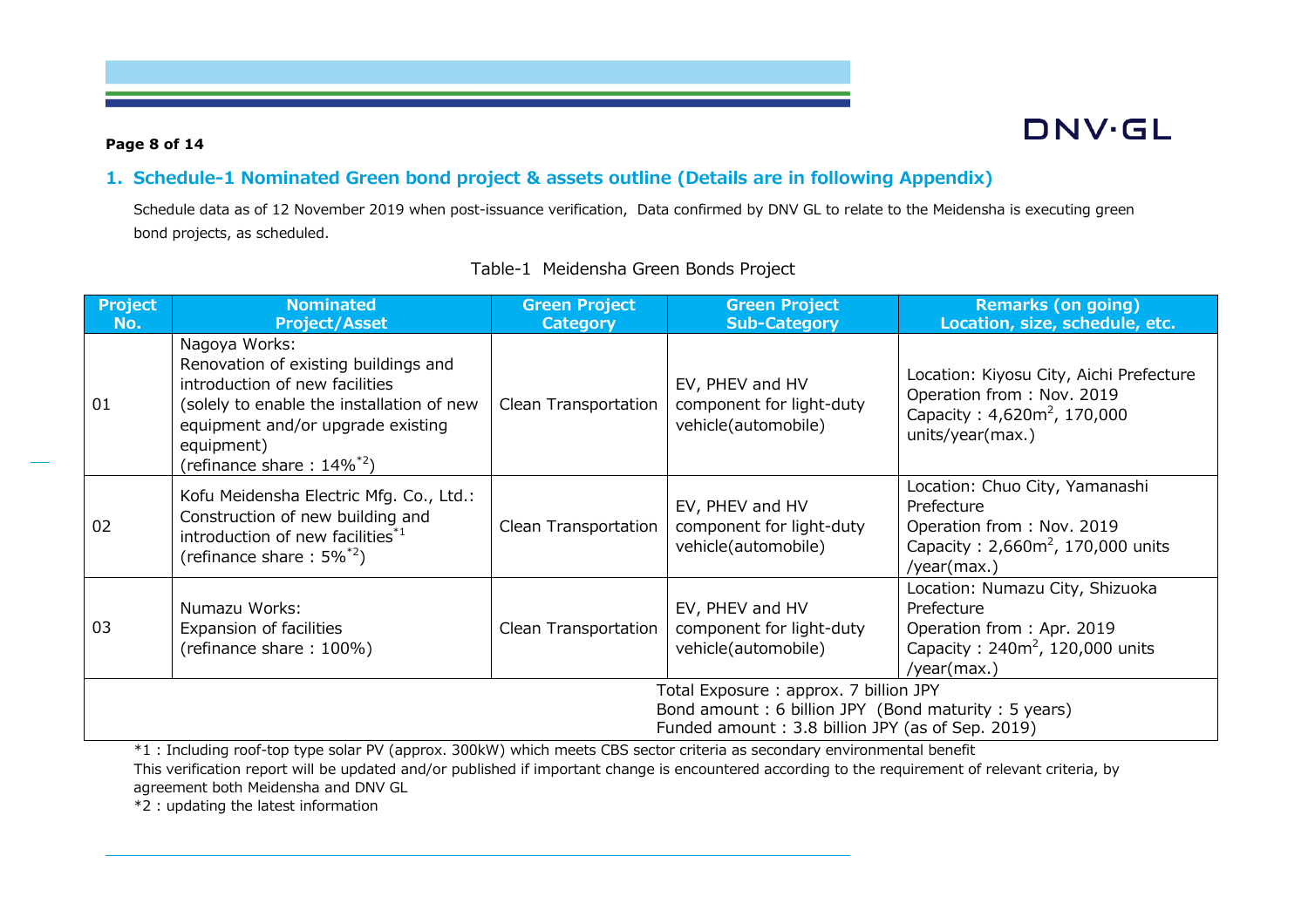## **Page 9 of 14**

## DNV·GL

## **Schedule-1 Appendix-1/3**

 DNV GL has confirmed that the proceeds from the BOND issued by Meidensha has been allocated to the one project portfolio (including 3 projects) which meets the green bond criteria below. Meidensha has allocated the proceeds 3.8 billion JPY as finance and refinance, as of Sep. 2019.

## **Eligible green projects portfolio:**

### **Mass-production facilities\* for electric vehicle (EV) parts**

- **01 Nagoya Works**
- **02 Kofu Meidensha Electric Mfg. Co., Ltd.**

### **03 Numazu Works**

*\*a new production hub for such parts, upgrading and mass-production lines construction, a new building for producing EV parts, and beef up of existing production lines for parts* 

Table-1, Figure-1, -2, Photo-1 and Schedule-1 show the list of green projects 01-03 as described above.



Figure-1 Project locations and products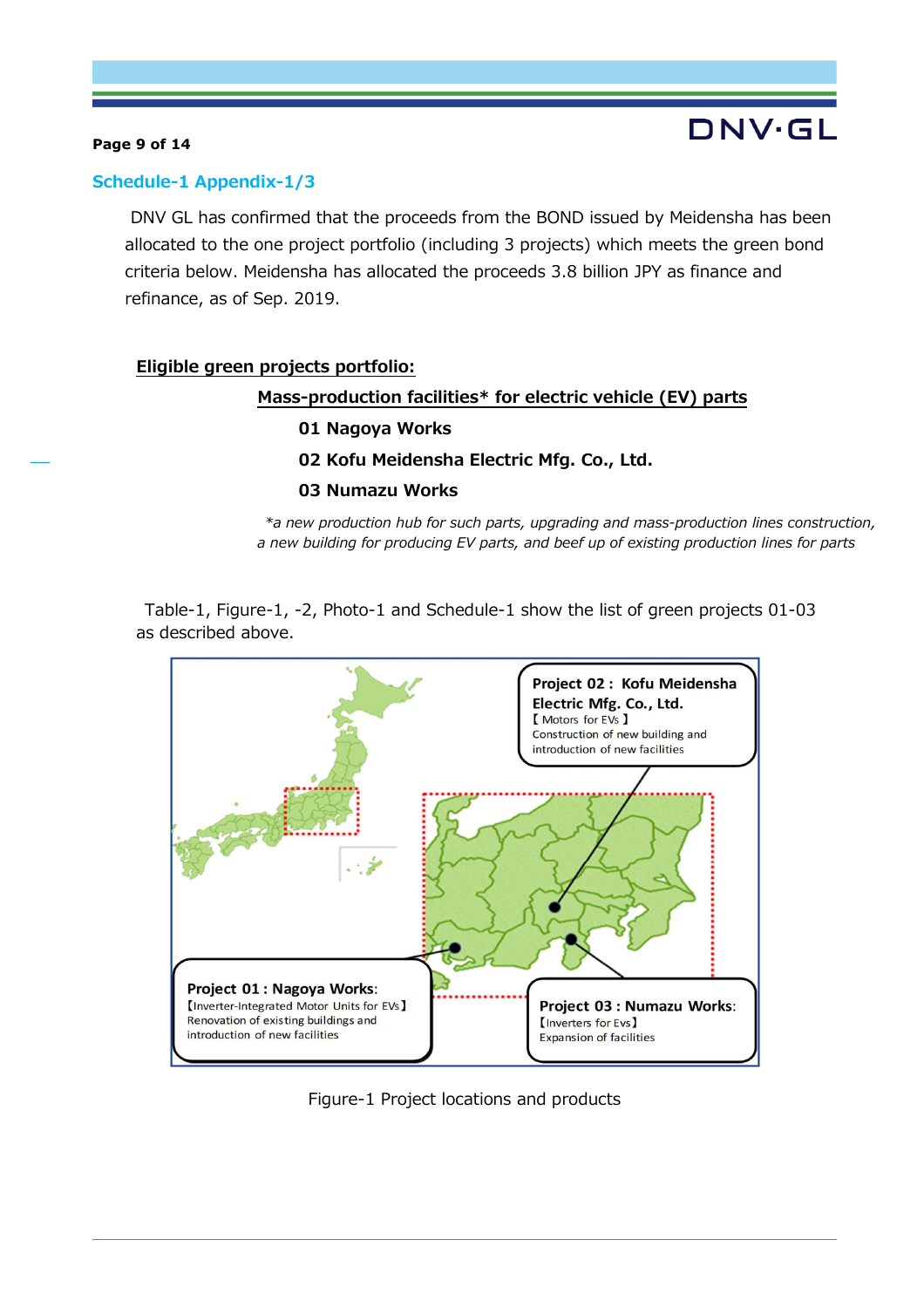## **Page 10 of 14**

-

## **Schedule-1 Appendix -2/3**

| Table-1 Outline of Meidensha Green Bonds Project                                       |                                                                    |  |  |
|----------------------------------------------------------------------------------------|--------------------------------------------------------------------|--|--|
| <b>Project 01 : Nagoya Works:</b>                                                      |                                                                    |  |  |
| Renovation of existing buildings and introduction of new facilities                    |                                                                    |  |  |
| (solely to enable the installation of new equipment and/or upgrade existing equipment) |                                                                    |  |  |
| Location                                                                               | 496 Ittangosewari, Nishibiwajimacho, Kiyosu City, Aichi Prefecture |  |  |
| Parts to be produced                                                                   | Inverter-Integrated Motor Units for EVs                            |  |  |
| Start of operations                                                                    | November 2019                                                      |  |  |
| Total floor space                                                                      | $4,620 \text{ m}^2$                                                |  |  |
| Production capacity                                                                    | Maximum annual production of 170,000 units                         |  |  |

| Project 02: Kofu Meidensha Electric Mfg. Co., Ltd.:             |                                                |  |
|-----------------------------------------------------------------|------------------------------------------------|--|
| Construction of new building and introduction of new facilities |                                                |  |
| Location                                                        | 825 Nakadate, Chuo City, Yamanashi Prefecture  |  |
| Parts to be produced                                            | Motors for EVs                                 |  |
| Start of operations                                             | November 2019                                  |  |
| Total floor space                                               | $2,660 \text{ m}^2$                            |  |
| Production capacity                                             | Maximum annual production of 170,000 units     |  |
| Remark                                                          | Equiped with roof-top solar PV (approx. 300kW) |  |

| <b>Project 03 : Numazu Works:</b> |                                                                                                                                                                                                                                   |  |
|-----------------------------------|-----------------------------------------------------------------------------------------------------------------------------------------------------------------------------------------------------------------------------------|--|
| <b>Expansion of facilities</b>    |                                                                                                                                                                                                                                   |  |
| Location                          | 515 Kaminakamizo, Higashimakado, Numazu City, Shizuoka                                                                                                                                                                            |  |
|                                   | Prefecture                                                                                                                                                                                                                        |  |
| Parts to be produced              | Inverters for EVs                                                                                                                                                                                                                 |  |
| Start of operations               | April 2019                                                                                                                                                                                                                        |  |
| Total floor space                 | $240 \text{ m}^2$                                                                                                                                                                                                                 |  |
| Production capacity               | Maximum annual production of 120,000 units                                                                                                                                                                                        |  |
|                                   | $\mathbf{r}$ . The contract of the contract of the contract of the contract of the contract of the contract of the contract of the contract of the contract of the contract of the contract of the contract of the contract of th |  |

http://www.meidensha.com/news/news\_03/news\_03\_01/1228557\_3190.html



Nagoya

Numazu Kofu Meidensha Electric Mfg. Co.,

Figure-2 Project location (Meidensha website) Ltd.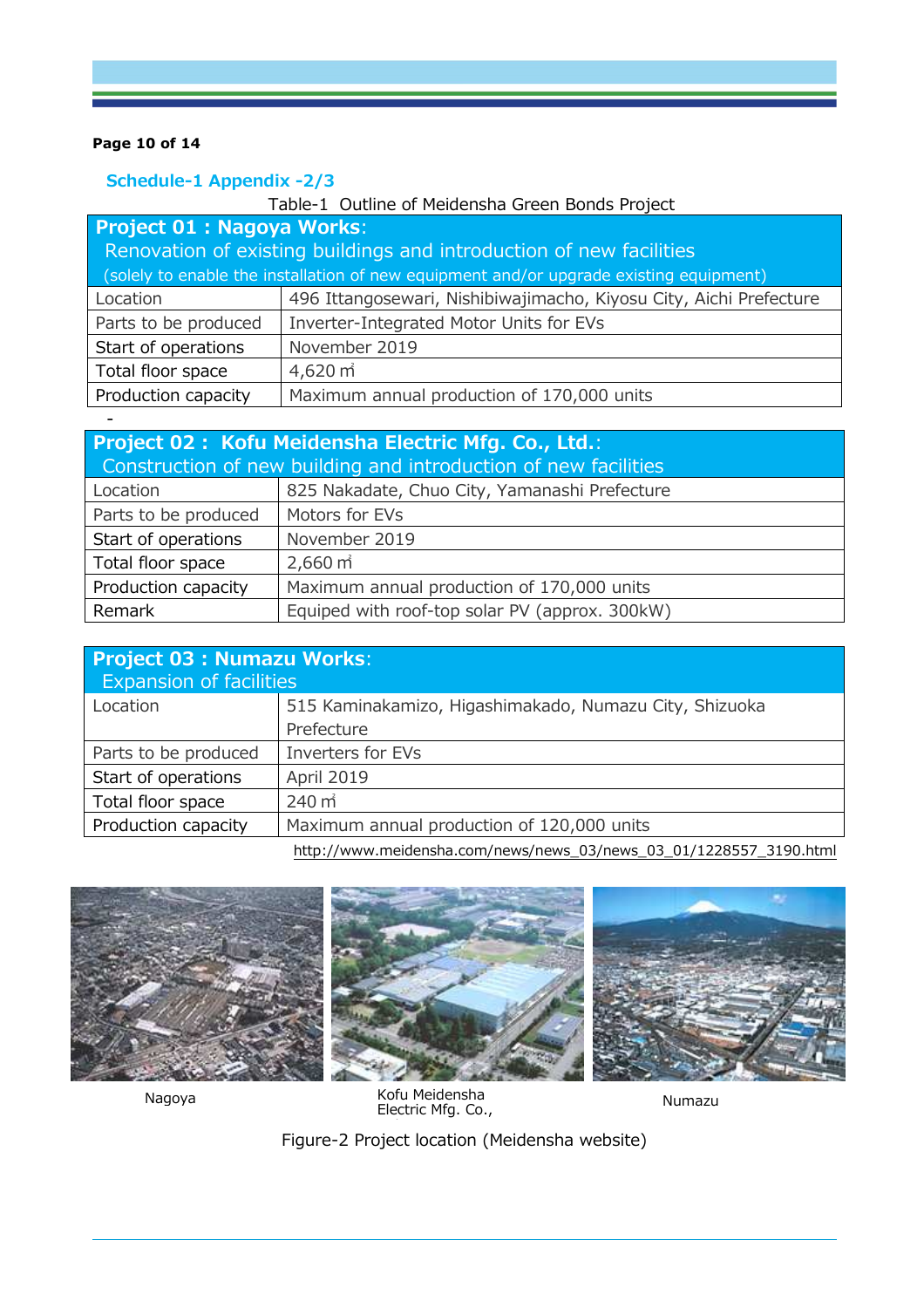#### **Page 11 of 14**

**Schedule-1 Appendix-3/3**



<Example : Integrated Motor/Inverter for EVs>





Photo-1 Products Example EV, PHEV

<Product Features>

Meidensha supplies the motor and the inverter that are used in the electric vehicle. Meidensha's products achieved reducing size and weight, high efficiency, low noise. Meidensha's experience and technology are useful for the high reliability withstanding vehicle mounting. Meidensha is developing the drive system for the next generation vehicle, for example drives using SiC module.

- o Reducing size and weight
- o High efficiency
- o Low noise
- o High reliability for withstanding the severe condition at vehicle mounting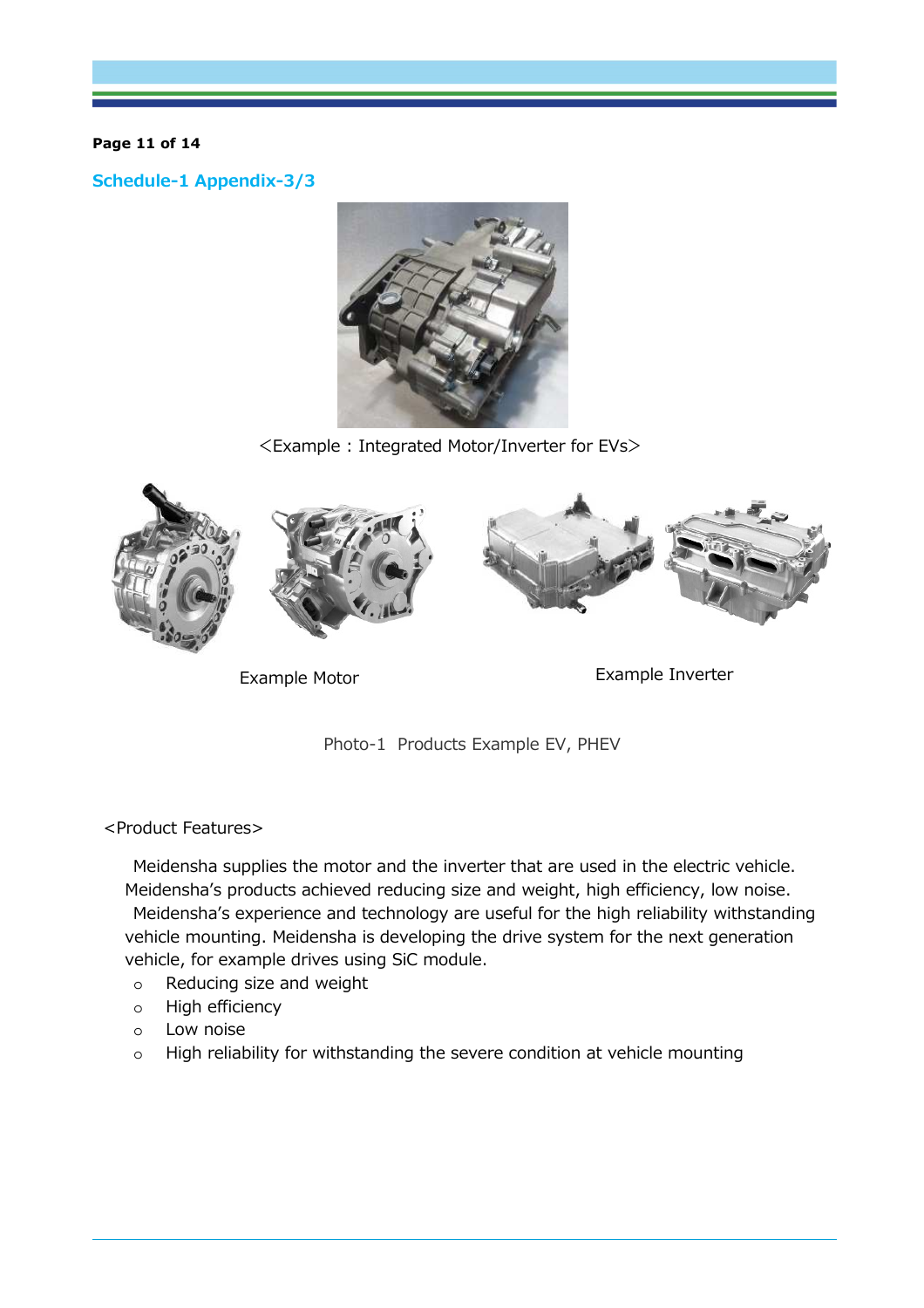## **Page 12 of 14**

## **DNV·GL**

## **Schedule-2 CBS v2.1 Verification criteria**

#### **Summary criteria for assertions of compliance with the CBS v2.1**

The criteria against which the relevant projects and assets have been reviewed prior to their inclusion in the BOND are grouped under the requirements as detailed within the CBS v2.1 and associated Sector Technical Criteria. These requirements broadly include:

#### **Part A: General Requirements**

| <b>Area</b>                   | <b>Requirement</b>                                                                                                                                                                                                                                                                                                                              |
|-------------------------------|-------------------------------------------------------------------------------------------------------------------------------------------------------------------------------------------------------------------------------------------------------------------------------------------------------------------------------------------------|
| Nominated Projects & Assets   | A decision-making process shall be maintained to determine the continuing eligibility of the nominated<br>projects and assets.                                                                                                                                                                                                                  |
| Use of Proceeds               | Net proceeds of the bond must be allocated to nominated projects and assets.                                                                                                                                                                                                                                                                    |
| Non-Contamination of Proceeds | The net proceeds of the bond shall be credited to a sub-account, moved to a sub-portfolio or otherwise<br>identified in an appropriate manner, and documented.                                                                                                                                                                                  |
| Confidentiality               | Information about the nominated projects and assets shall be provided to the Verifier and to the Climate<br>Bonds Standard Board to support the assessment of conformance with the Climate Bonds Standard. The<br>information disclosed to the Verifier and the Climate Bonds Standard Board may be subject to confidentiality<br>arrangements. |
| Reporting                     | There are specific requirements in respect of reporting on use of proceeds and nominated projects and assets.                                                                                                                                                                                                                                   |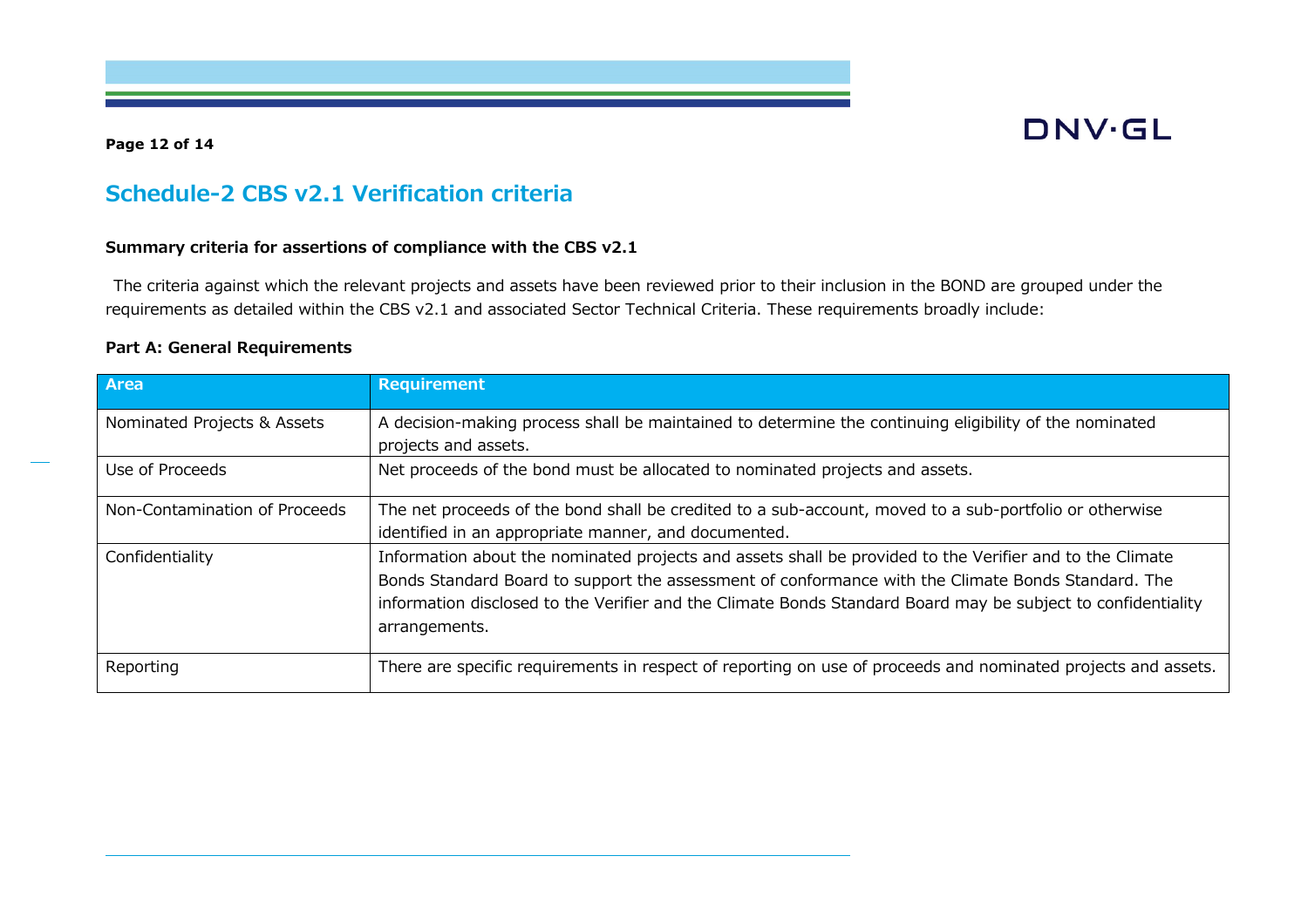#### **Page 13 of 14**

## **Part B: Low Carbon Contribution - Eligible projects and physical assets**

Nominated projects and assets include financing of, or investments in, projects and assets which enable the mitigation of greenhouse gases, as detailed in Schedule 1.

| <b>Area</b>               | <b>Requirement</b>                                                                                                                         |
|---------------------------|--------------------------------------------------------------------------------------------------------------------------------------------|
| Low Carbon Transport      | Criterion 1: Emissions thresholds for private light-duty and heavy goods vehicles                                                          |
|                           | Emissions thresholds for private light-duty and heavy goods vehicles Assets related to the manufacture of light-                           |
| Relevant criteria;        | duty and heavy goods vehicles qualify for certification if they belong to a technology category where the per                              |
| Criterion 1 & Criterion 2 | passenger-km or per ton-km Scope 1 emissions of the vehicles are universally estimated to be lower than the                                |
|                           | appropriate threshold.                                                                                                                     |
|                           | Automatically eligible Light Duty and Heavy Goods Vehicles: electric and fuel cell vehicles                                                |
|                           | Potentially eligible (depending on threshold) Light Duty Vehicles: hybrid vehicles                                                         |
|                           | Criterion 2: Components for private vehicles                                                                                               |
|                           | Components for private vehicles Assets related to the manufacture of components for private vehicles if it can be                          |
|                           | demonstrated they are exclusively destined for the manufacture of vehicles that would qualify under Criterion 1.                           |
| Solar                     | Criterion 1: Eligible Project & Assets relating to solar energy generation shall be projects or assets that operate or                     |
|                           | are under construction to operate in one or more of the following activities:                                                              |
| Relevant criteria;        | Onshore solar electricity generation facilities<br>$\blacksquare$                                                                          |
| Criterion 1 & Criterion 2 | Wholly dedicated transmission infrastructure and other supporting infrastructure for onshore solar electricity<br>$\overline{\phantom{a}}$ |
|                           | generation facilities including inverters, transformers, energy storage systems and control systems.                                       |
|                           | Onshore solar thermal facilities such as solar hot water systems.                                                                          |
|                           | Criterion 2 : Non-solar fuel use                                                                                                           |
|                           | Eligible Project & Assets that have activities in solar electricity generation facilities or solar thermal facilities shall                |
|                           | have a minimum of 85% of electricity generated from solar energy resources                                                                 |